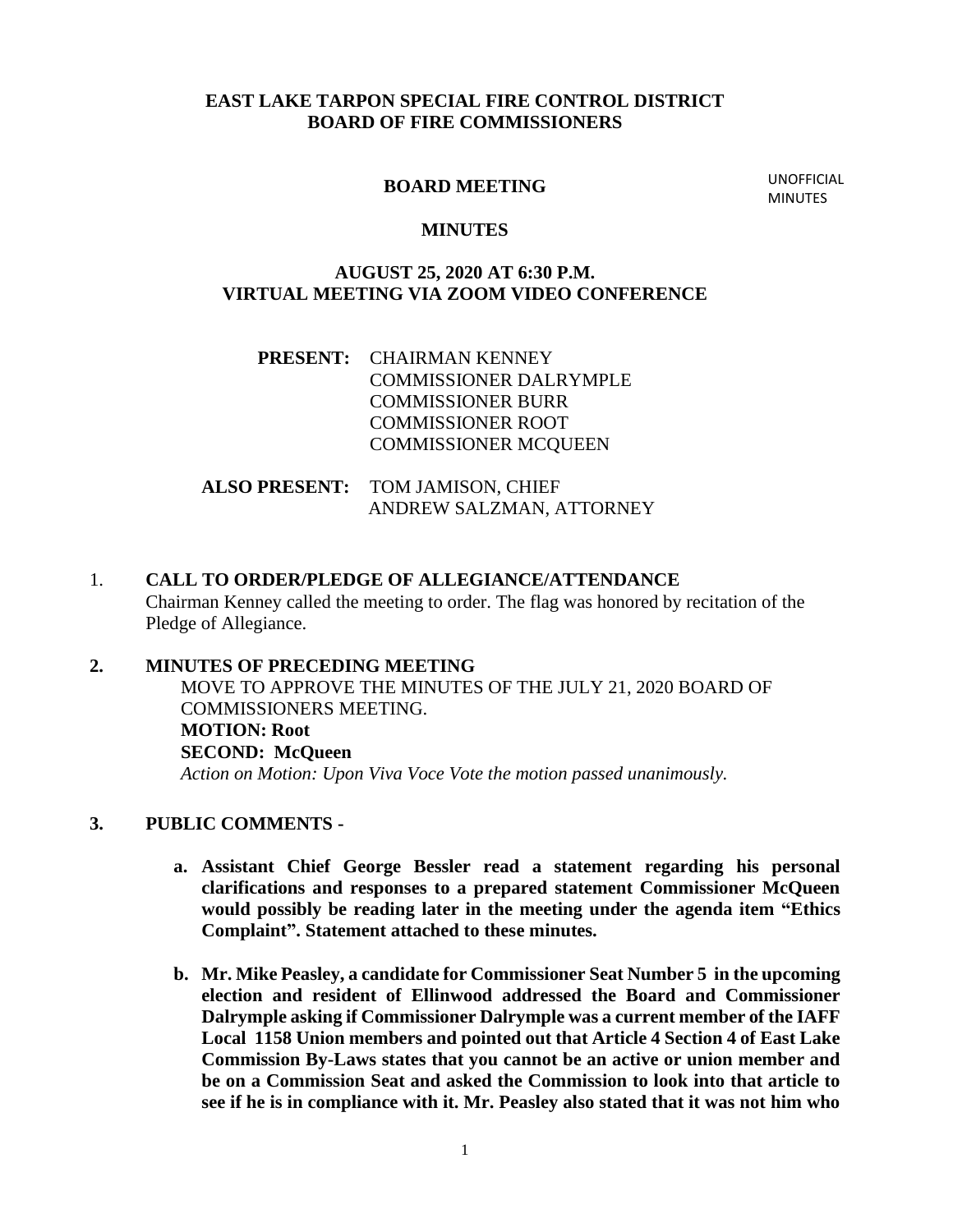**called Commissioner Dalrymple in reference to his campaign signs and Mr. Peasley did not appreciate Mr. Dalrymple's call to his house to come after him on that.** 

*Commissioner Dalrymple stated that he would resign from the Union the next morning, Wednesday. Chairman Kenny discussed with the Board and Attorney Salzman that in the event that this issue posed a problem after Attorney Salzman researched it and reported*  back with further information, then any votes at the meeting where Commissioner *Dalrymple was the swing/vote tie-breaker and this issue was a problem, then those votes would be tabled until the next Board of Commission meeting on September 15, 2020.*

**c. Mr. Tom May, a candidate for Commissioner in the upcoming election and resident of Anchorage, addressed the Board and Chief Jamison regarding Chief Jamison's donation to Commissioner Candidate Maryellen Crowder and recent postings Chief Jamison posted on his personal Facebook page. Mr. May wanted to go on record that he was notifying the Board of Fire Commissioners that he felt that Chief Jamison used his official position as Fire Chief to influence others for political purposes. Mr. May wanted to know if this is legal and said he knew that there were SOG's that prohibit such actions. Attorney Salzman stated that according to state statute it depends on whether the actions of the employee are done on or off duty. If done off duty then he can contribute money to a campaign, can express his personal opinion, can do all those things. If it is on-duty then it would be a violation of state statute. Chairman Kenney reiterated that an employee is allowed to personally endorse whoever they like. They're allowed to donate up to the maximum amount. As long as they don't do it under the guise of their office using official time or equipment it is completely legal to do so. Attorney Salzman stated that he would look at the Department SOGs as well.**

MOVE TO INDEPENDENTLY INVESTIGATE WHETHER THE ALLEGATIONS OF CHIEF JAMISON'S USE OF HIS OFFICIAL OFFICE ARE IN VIOLATION OF THE SOG.

#### **MOTION: McQueen SECOND: Dalrymple**

*Action on Motion: Motion was withdrawn by Commissioner McQueen until the next Fire Commission meeting pending additional information as researched and presented by Attorney Salzman.*

## **4. EAST LAKE FIRE DISTRICT ADMINISTRATIVE REPORT**

# MOVE TO APPROVE THE ADMINISTRATIVE REPORT AS PRESENTED. **MOTION: Burr SECOND: McQueen**

*Action on Motion: Upon Viva Voce Vote the motion passed unanimously.*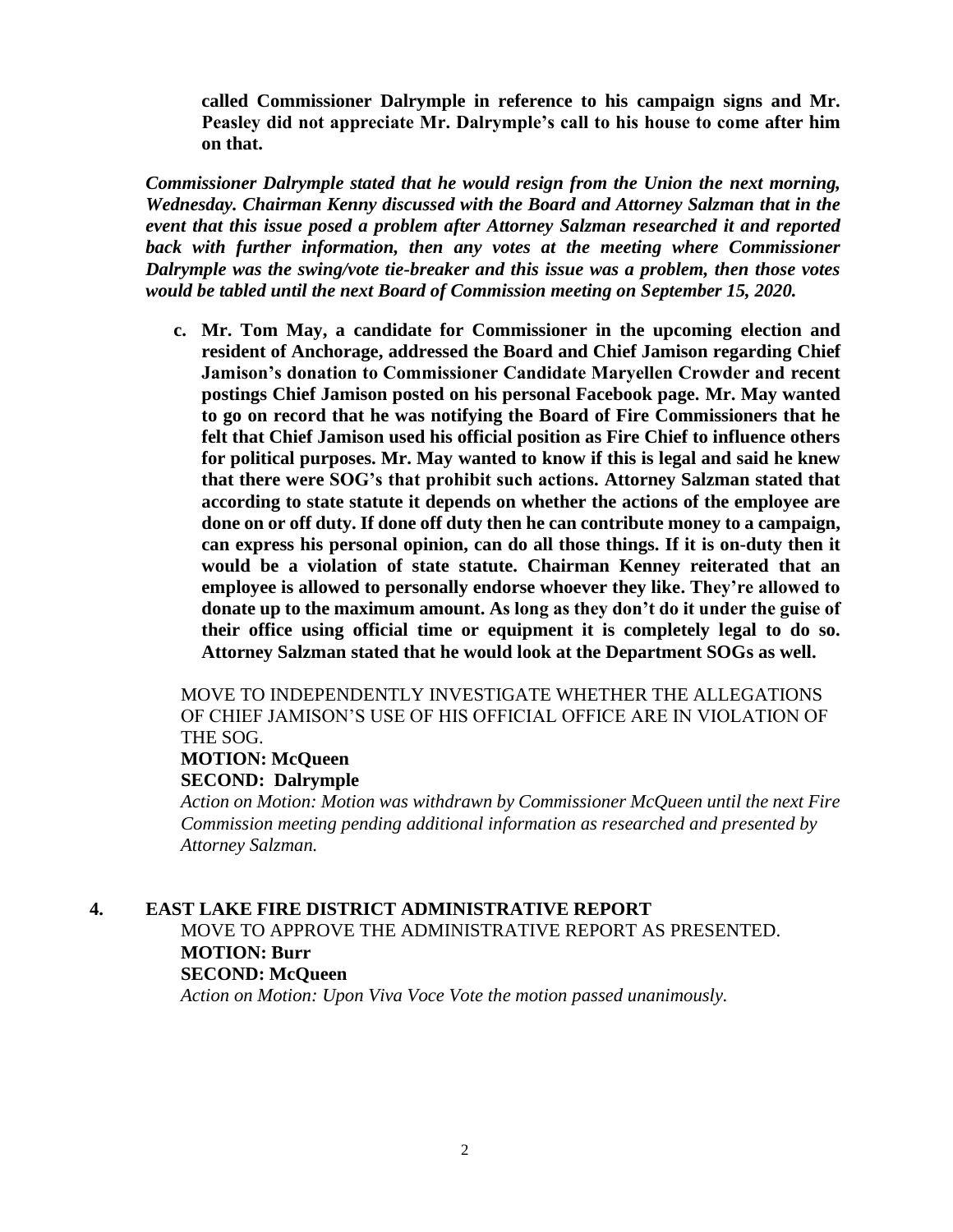## **5. FIREFIGHTER REPORT – Lieutenant Kenny Lane**

#### **6. FINANCIAL REPORT**

MOVE TO APPROVE THE FINANCIAL REPORT AS PRESENTED. **MOTION: Root SECOND: McQueen** *Action on Motion: Upon Viva Voce Vote the motion passed unanimously.*

# **7. OLD BUSINESS**

**a. Marine 57**

**b. All or Nothing Legislation** 

**c. City of Tarpon Springs – Engage Negotiations for Interlocal Agreement d. 5K**

#### **8. NEW BUSINESS**

- **a. Budget Review**
- **b. Fire Chief's Appraisal Review/SOG 105/Base Pay Recommendations**

MOVE TO ACCEPT SOG 105 WAGES AS PRESENTED. **MOTION: Burr SECOND: Root** *Action on Motion: Upon Viva Voce Vote the motion passed 3-2.*

*Opposed: Dalrymple and McQueen.*

# MOVE TO INCREASE THE FIRE CHIEF'S SALARY AS PRESENTED. **MOTION: Root SECOND: Burr** *Action on Motion: Upon Viva Voce Vote the motion passed 3-2.*

*Opposed: Dalrymple and McQueen.*

# **c. SOG 101.2-Fire Commissioner Standard Operating Guidelines and Commissioner By-Laws Updates**

MOVE TO APPROVE AMENDED SECTIONS OF SOG 101.2 AND BOARD OF COMMISSIONER BY-LAWS AS PRESENTED. **MOTION: Root SECOND: Burr** *Action on Motion: Upon Viva Voce Vote the motion passed 3-2. Opposed: Dalrymple and McQueen.*

# **9. ANY OTHER BUSINESS AT THE DISCRETION OF THE COMMISSIONERS**